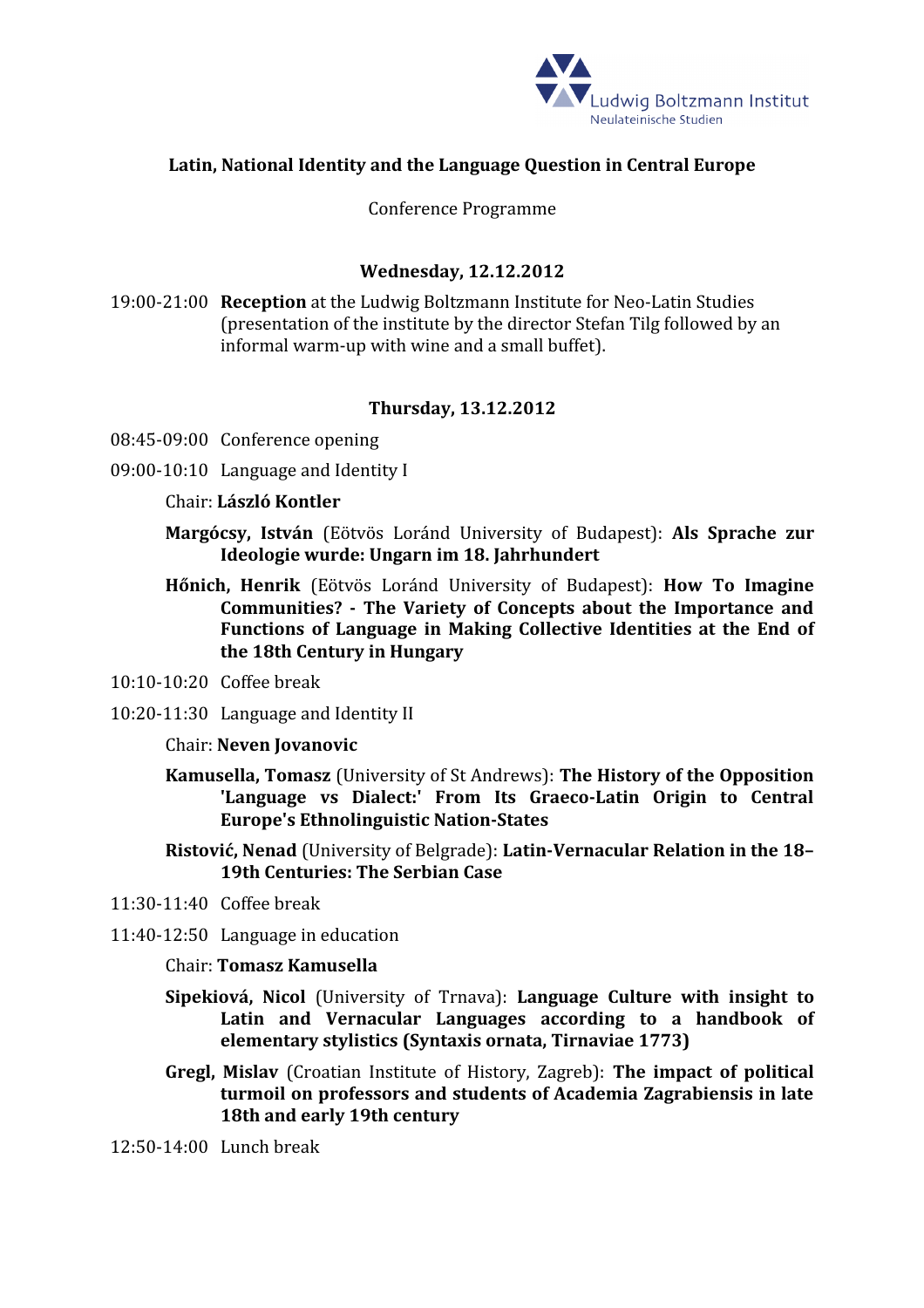14:00-15:10 Catholicism vs. national identity

Chair: **Lav Šubarić**

**Matasović, Maja** and **Tvrtković, Tamar**a (Croatian Institute of History, Zagreb): **Latin at the Crossroads of Identity**

- **Szabó, Ádám** (University of Szeged): **Entwining of feudalism, Enlightenment and Catholicism in Hungary: The cultivation of language by Bishop Ferenc Barkóczy**
- 15:10-15:20 Coffee break
- 15:20-16:30 In defence of Latin

Chair: **Lav Šubarić**

- **Sikiric, Zvjezdana** (University of Zagreb): **In Defence of Latin Language and Homeland: Latin Speeches in 1832 Croatian Parliament**
- **Zavarský, Svorad** (Slovak Academy of Sciences, Bratislava): **Early nineteenthcentury defence of Latin: some thoughts on cultural continuity and discontinuity in the Kingdom of Hungary (with special regard to the Slovak national movement)**
- 16:30-16:40 Coffee break
- 16:40-17:50 Literature and identity

Chair: **Martin Korenjak**

- **Demo, Šime** (University of Zagreb): **New Wine into Old Wineskins: Macaronic Poetry and National Identity**
- **Jovanovic, Neven** (University of Zagreb): **Profiling cultural literacy of Croatian Latin writers**

### **Friday, 14.12.2012**

- 09:00-10:45 The language question in journalism
	- Chair: **István Margócsy**
	- **Balogh, Piroska** (Eötvös Loránd University of Budapest): **Latin, National Identity and the Language Question in Hungarian Journalism: Cultural Intentions of Ephemerides Budenses (1790-1793)**
	- **Seidler, Andrea** (University of Vienna): **The Impossibility of Abandoning Latin: The Learned Journals in German Language in the Kingdom of Hungary during the Late Enlightenment Period**
	- **Tóth, Sándor Máté** (University of Szeged): **Lateinische Staatssprache – ungarische Nationalsprache: Zeitschriften auf Latein um die Jahrhundertwende des 18-19. Jahrhunderts für die Sache der ungarischen Sprache**

10:45-11:00 Coffee break